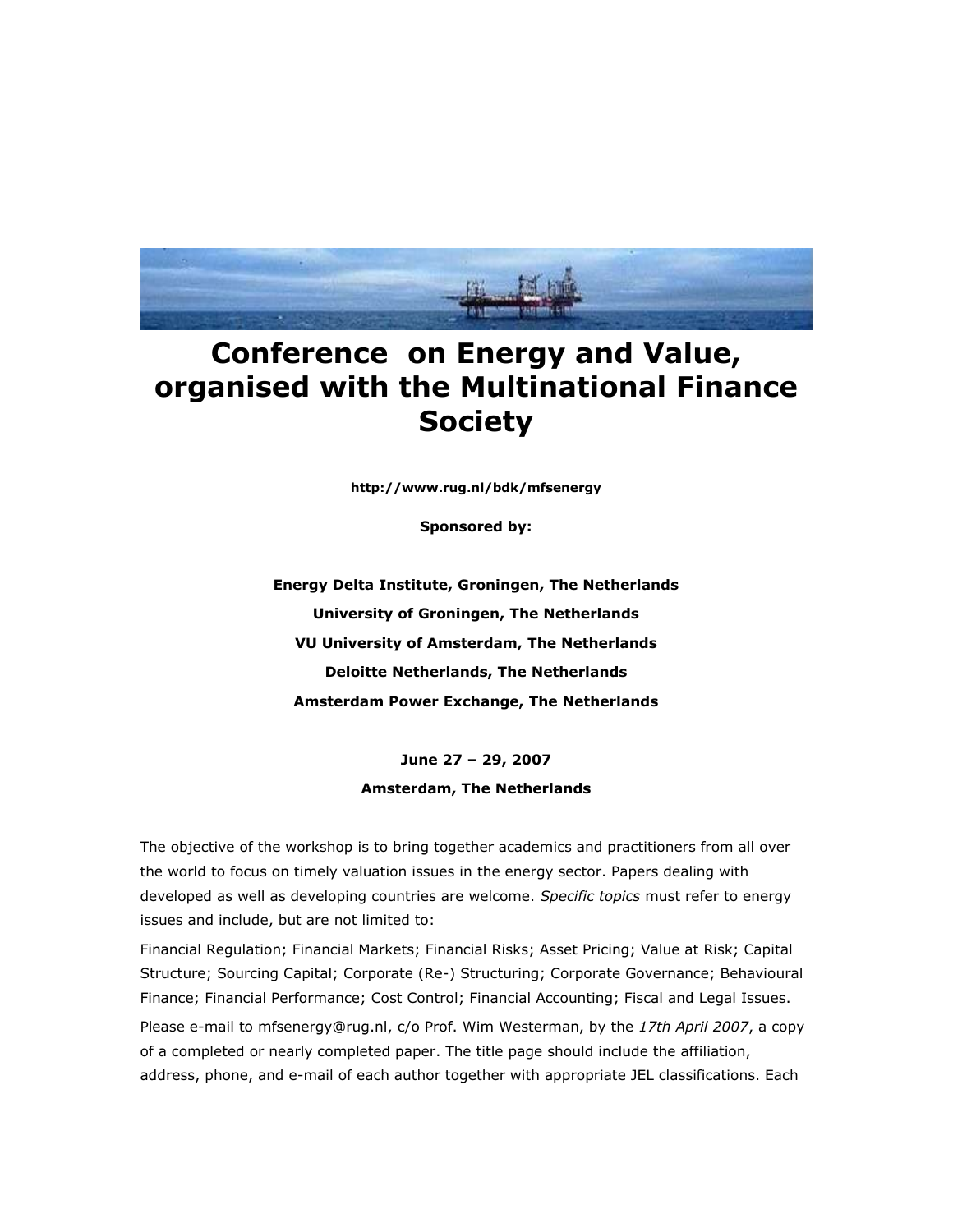participant agrees to serve as a discussant of a paper of his/her own area of interest, if needed.

Further information regarding conference organisation and accommodation, travel arrangements, fees and activities will be published on the workshop website in due course. The workshop also includes a "practitioners day", at no extra costs for workshop presenters and discussants.

## M**ULTINATIONAL FINANCE SOCIETY**

The purpose of the Multinational Finance Society is to disseminate and promote financial knowledge, philosophies, techniques, and research findings pertaining to industrialized and developing countries among members of the international academic and business communities.

## **PROGRAM COMMITTEE**

André Dorsman – Nyenrode Business University & VU University, The Netherlands Dirk Swagerman – University of Groningen, The Netherlands Wim Westerman – University of Groningen, The Netherlands

## Accepted papers 2007

| <b>Paper</b><br>Code | <b>Author(s)</b>                             | <b>Title</b>                                                                                                                           |
|----------------------|----------------------------------------------|----------------------------------------------------------------------------------------------------------------------------------------|
| E&V001               | dr. Mohan S. Nandha<br>Robert Faff           | The oil price and equity returns                                                                                                       |
| E&V002               | dr. John L. Simpson                          | Economic and political risk components in time<br>varying natural gas price risk premia: implications for<br>Australien export pricing |
| E&V004               | dr. Özgür Arslan<br>Necmiddin<br>bagdadioglu | Performance of firms is a reforming energy sector                                                                                      |
| E&V005               | dr. Necmiddin<br>Bagdadioglu                 | Potential Impact of Electricity Reform on Turkish                                                                                      |